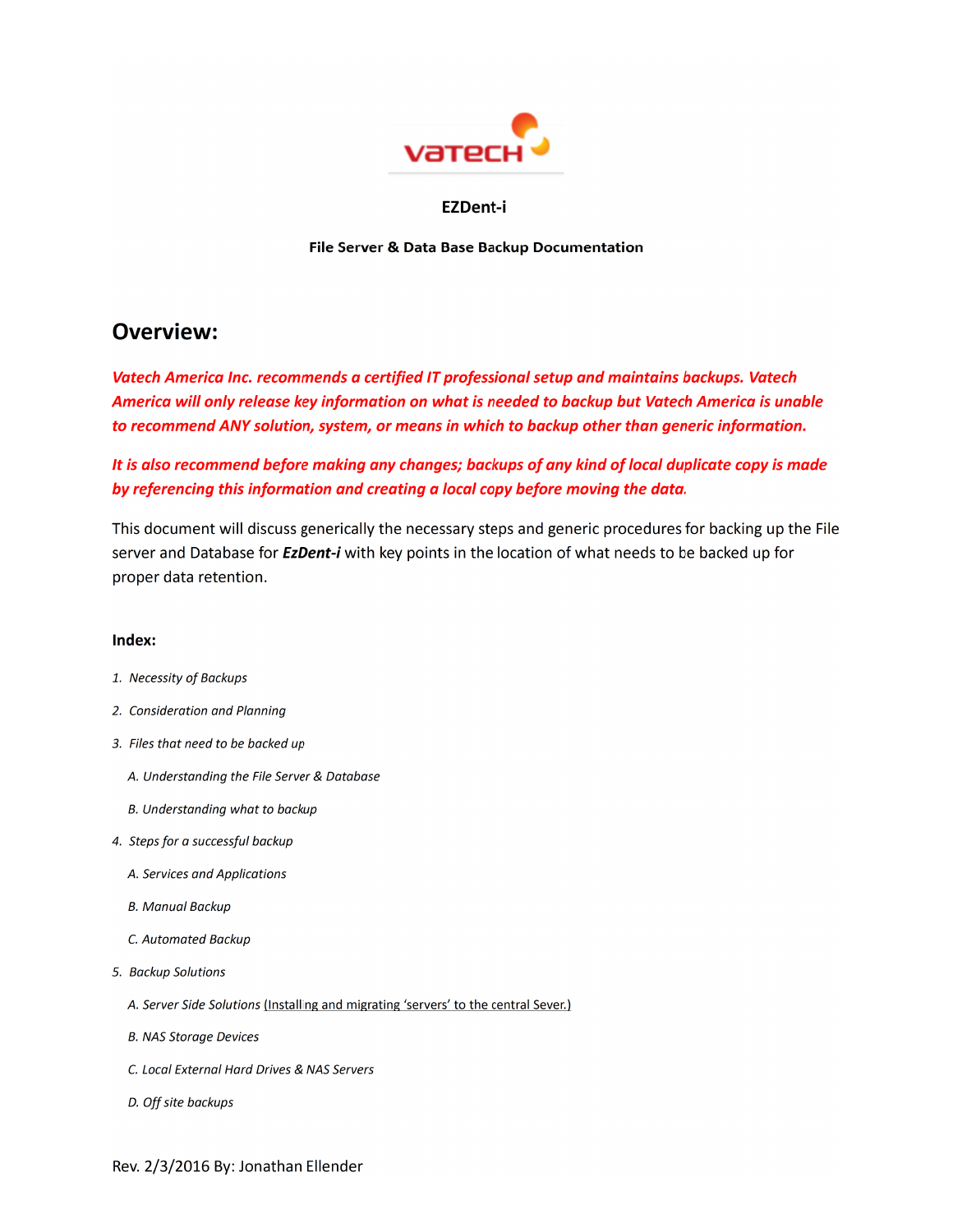*6. Batch Files and Command Line*

# **Section 1.**

### **Necessity of Backups**

It is important to create good, working backups of both the File Server and the Database server to maintain data in the event of data loss from the main server location; as well to maintain HIPAA compliance for data retention as well as ethical obligations to your patients.

Per HIPAA; It is the sole responsibility of the Physician/Practice/Owner for proper retention and protection of any and all patient data and information. They are solely responsible for the delegation of such to certified IT professionals.

## **Section 2**

### **Consideration and Planning**

It is recommended that you speak with your IT consultant in regarding the best backup solution for your practice.

IT consultants can best serve you to help determine what's right for you, what works with your budget, setup & configuration, now and in the future.

Vatech America Inc Recommends and insists that a properly trained & certified IT professional not only assists with the planning; implementation but as well present for any movement or action with the data.

# **Section 3**

### **Files That Need to Be Backed Up**

### **A**. Understanding the File Server & Database

### A-1 File Server

The File server is a program used to save and access the stored images that runs in active memory once the OS is logged into Windows. The default installation location is *C:\Program Files (x86)\VATECH\Common\FM\Bin\* and it's application is VTFileManager32.exe*

*\*NOTE: They may be located in a drive other than C:\ depending on which drive is selected during the initial installation*

A-2 Database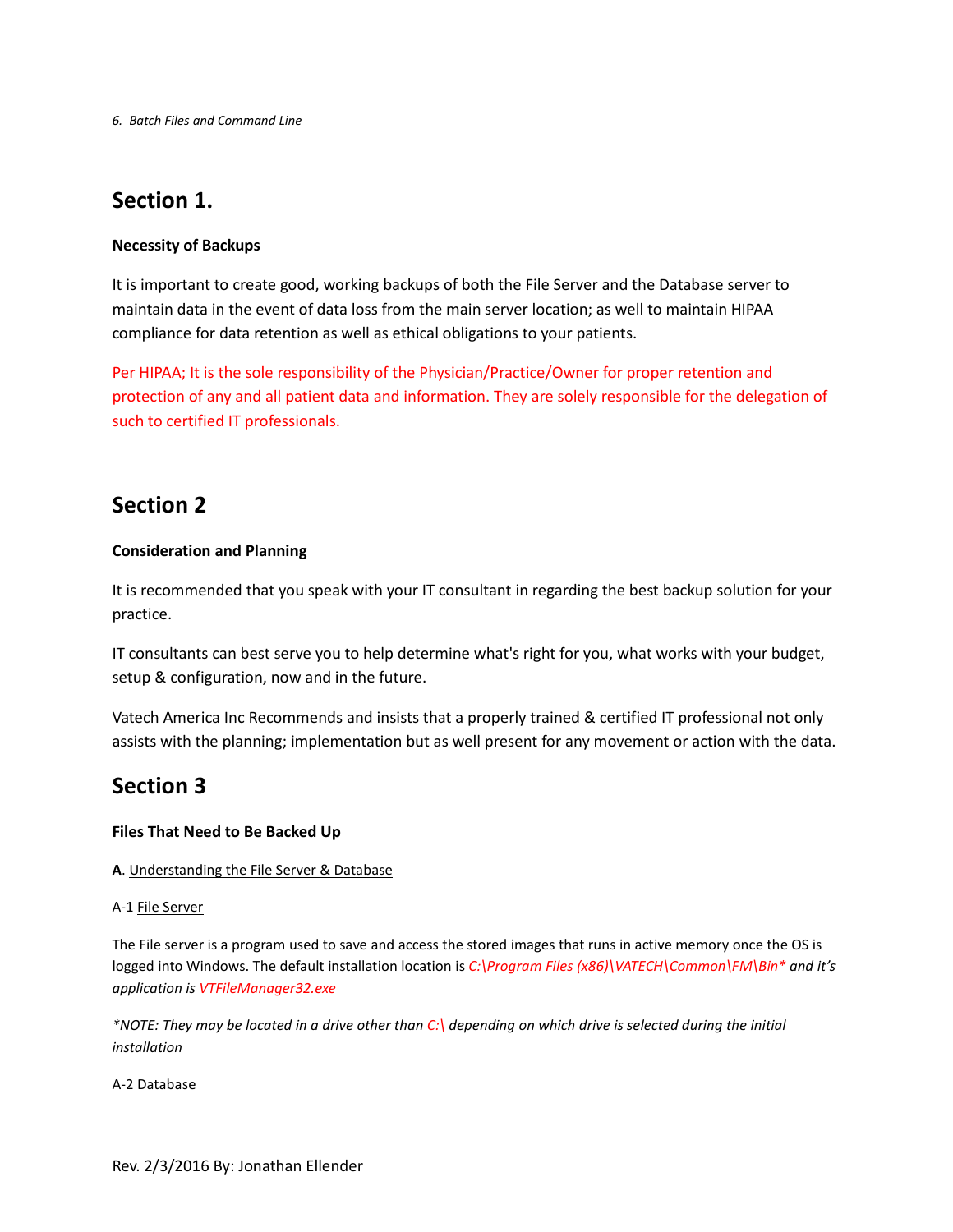The Database is a database file that is controlled, modified and accessed by EzServer; currently running PostgreSQL Server engine- controlled by PostgreSQL ver. 9.2.

#### **B**. Understanding what to backup

#### Backup the Following Folders

*IT personnel should regularly backup these two directories:*

### *C:\PostgreSQL\9.2\Data*

#### *C:\Program files (x86)\Vatech\Common\FM*

*NOTE: They may be located in a drive other than C:\ depending on which drive is selected during the initial installation* 

### **Section 4**

### **Steps for a Successful Backup**

### **A.** Services and Applications

Stop postgreSQL services to backup these folders in order to retain SQL database integrity. Failure to properly stop service could cause undesired stability and or data loss or corruption of the SQL tables if not properly stopped PRIOR to backing up EzDent-i.

This can be located in services by either browsing to Control Pannel/Administrator Tools / Services or by running services.msc from the run prompt.

| Services (Local)                                                    |                                                        |                       |         |                    | <b>Actions</b>                         |  |               |
|---------------------------------------------------------------------|--------------------------------------------------------|-----------------------|---------|--------------------|----------------------------------------|--|---------------|
| Services (Local)                                                    |                                                        |                       |         |                    | Services (Local)                       |  | <b>stails</b> |
| postgresql-9.2 - PostgreSQL Server<br>9.2                           | Name                                                   | Description           | Status  | Star ^             | More Actions                           |  |               |
|                                                                     | Performance Logs & Alerts                              | Performanc            |         | Mar                | postgresgl-9.2 - PostgreSQL Server 9.2 |  |               |
| Stop the service<br>Pause the service<br><b>Restart the service</b> | Plug and Play                                          | Enables a c           | Running | Mar                |                                        |  |               |
|                                                                     | Pml Driver HPZ12                                       |                       |         | Aut                | More Actions                           |  |               |
|                                                                     | <b>PNRP Machine Name Publication Service</b>           | This service          |         | Mar                |                                        |  |               |
|                                                                     | Portable Device Enumerator Service                     | Enforces gr           |         | Mar                |                                        |  |               |
| Description:<br>Provides relational database storage.               | postgresql-9.2 - PostgreSQL Server 9.2                 | Provides rel          | Running | Aut                |                                        |  |               |
|                                                                     | Power                                                  | Manages p             | Running | Aut                |                                        |  |               |
|                                                                     | Print Spooler                                          | This service  Running |         | Aut                |                                        |  |               |
|                                                                     | <b>Printer Extensions and Notifications</b>            | This service          |         | Mar                |                                        |  |               |
|                                                                     | Problem Reports and Solutions Control Pan This service |                       |         | Mar                |                                        |  |               |
|                                                                     | Program Compatibility Assistant Service                | This service  Running |         | Aut                |                                        |  |               |
|                                                                     | Quality Windows Audio Video Experience                 | Quality Win           |         | Mar                |                                        |  |               |
|                                                                     | Remote Access Auto Connection Manager                  | Creates a co          |         | Mar                |                                        |  |               |
|                                                                     | Remote Access Connection Manager                       | Manages di Running    |         | Mar                |                                        |  |               |
|                                                                     | Remote Desktop Configuration                           | Remote Des            |         | Mar                |                                        |  |               |
|                                                                     | Remote Desktop Services                                | Allows user           |         | Mar                |                                        |  |               |
|                                                                     | Remote Desktop Services UserMode Port R                | Allows the r          |         | Mar                |                                        |  |               |
|                                                                     | Remote Procedure Call (RPC)                            | The RPCSS             | Running | Aut                |                                        |  |               |
|                                                                     | Remote Procedure Call (RPC) Locator                    | In Windows            |         | Mar                |                                        |  |               |
|                                                                     | $  -$                                                  | $ -$                  |         | $\checkmark$<br>m- |                                        |  |               |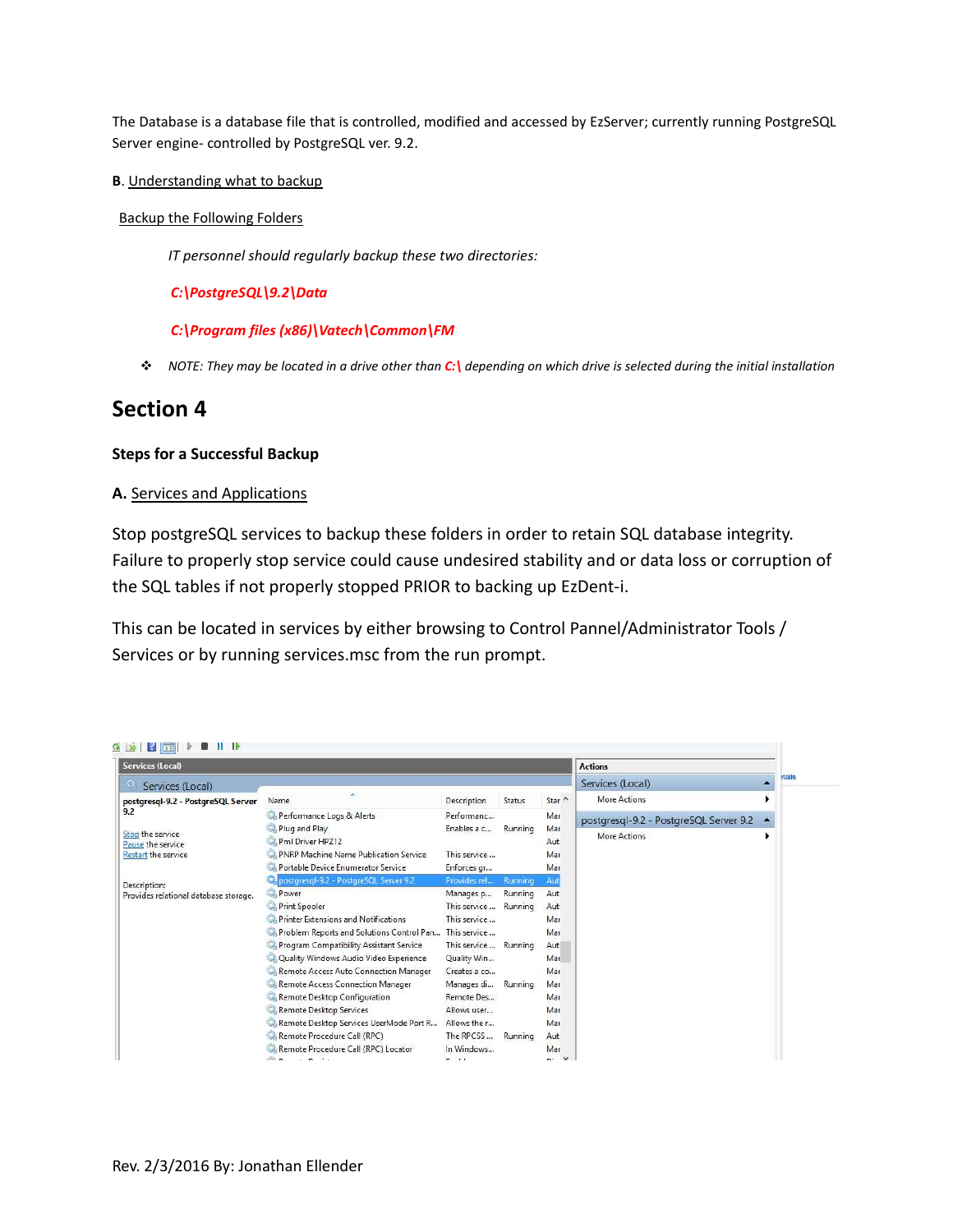### **Next you will need to exit the stop EzServer and exit the console.**

- 1. Locate the EzServer Icon and right click
- 2. Click 'Stop' the icon will then turn red once it stops.
- 3. Click Quit to exit the console.



### **B.** Manual Backups

Copy the files detailed in Section 3-B

*Note: It is very important you do not overwrite the C: and D: folders in your backup location! For best results, in the back up location create a separate 'C:' and 'D:' backup folder.* 

### **C.** Automated Backups

Define the file paths in your automated backup as detailed in Section 3.

**Note: If doing after hours /nightly/weekend backups we recommend the Capture pc be shut down at the end of the backup each night. If the PostgreSQL/FIleServer is located on the Capture PC and on a central server; the Capture pc should be shut down by the clinical staff at the end of the day. Server should be regulated as per IT protocol for clinic. We have no opinion on the central server.**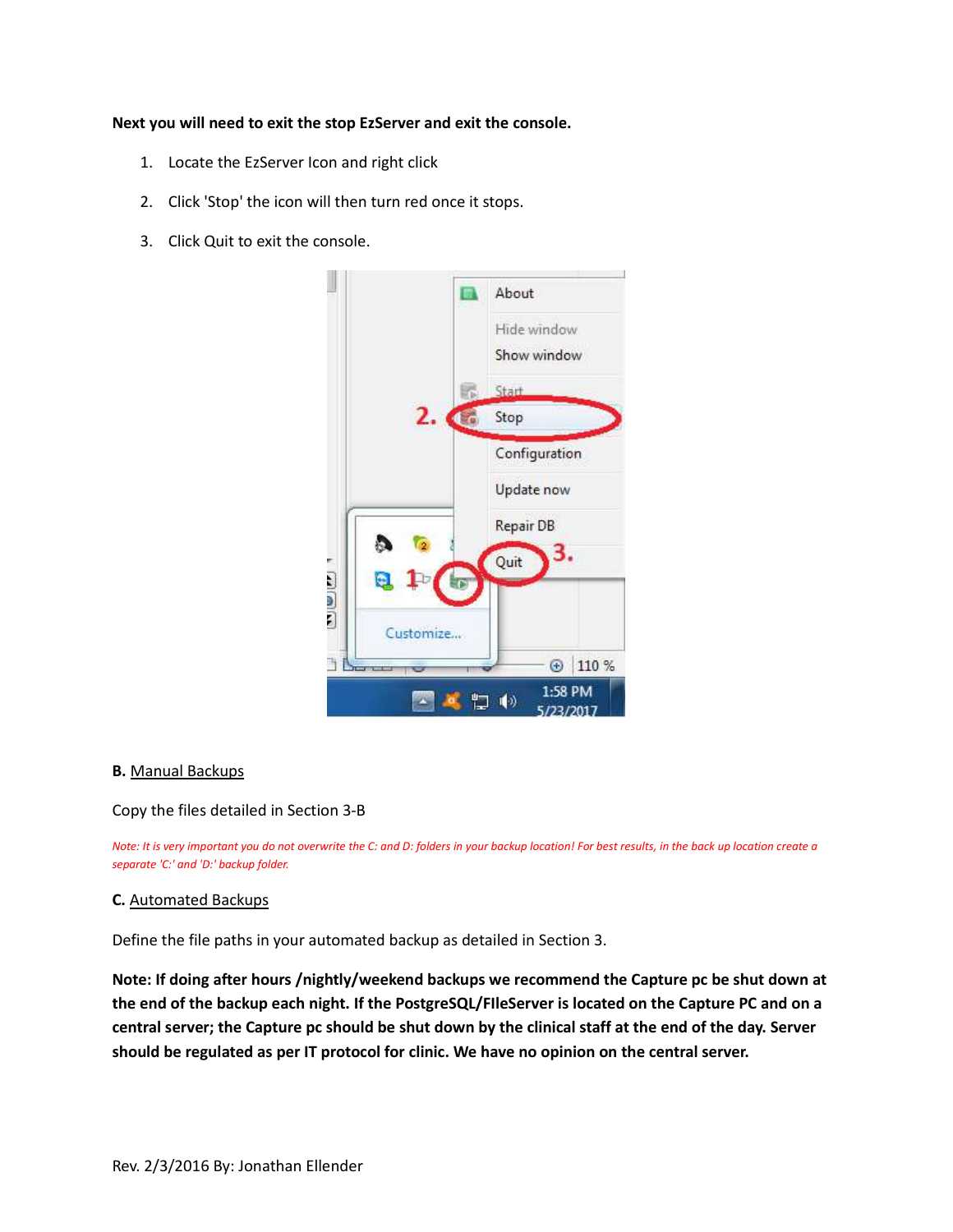# **Section 5.**

### **Backup Solutions**

It is highly recommended that you speak with your IT consultant before setting up any backup solution to ensure proper setup and operation.

**It is also recommended that your IT consultant contacts Vatech Technical Support before starting this process if they have any questions or concerns this document does not address!**

### **A. Server Side Solutions**

A server side solution is a setup in which the File Server and Database reside on a dedicated server in which existing backups will backup any software installed by default server buildout. To host the data on Server; You will need to do the following to configure your server to operate in this manner:

*Note:. Install the complete version of EZDent-i and EzServer (including the SQL ) on the server. This is typically either a downloaded installer or on the installation CD provided with the Vatech machine or device. Contact Customer Support if unable to locate the installer files.* 

All Workstations would then need to be pointed to the main installation location.

### **B.** NAS Storage Devices

NAS Storage Devices are network storage devices that contain 1 or more hard drives . They can be plugged directly into the network and setup as server share or setup as local external hard drives, typically connecting through USB or eSata.

There are many options available, including Raid configurations (striped and/or mirrored).

Mirrored devices are by far the most effective backup solution in this case. Mirrored drives are identical drives meaning anything on one drive is also on the other. If one drive fails, you have a duplicate drive.

Stripped devices are 2 hard drives that store half of the data on one drive and the other half on another. This will speed up the backup process, but if one drive fails, you can lose the entire backup. The only time you would want to use this setup is if you had a striped and mirrored backup, for a total of 4 drives in the NAS Storage Device.

Note: Vatech America has no objections or recommendations about backing up to NAS but we do not recommend the real time storage to such devices\*.

### **C.** External Hard Drives and NAS Servers

You can use the external hard drives and NAS servers as a backup solution or the main location for the File Server. It is recommended that you use such devices as a backup location and not the main storage